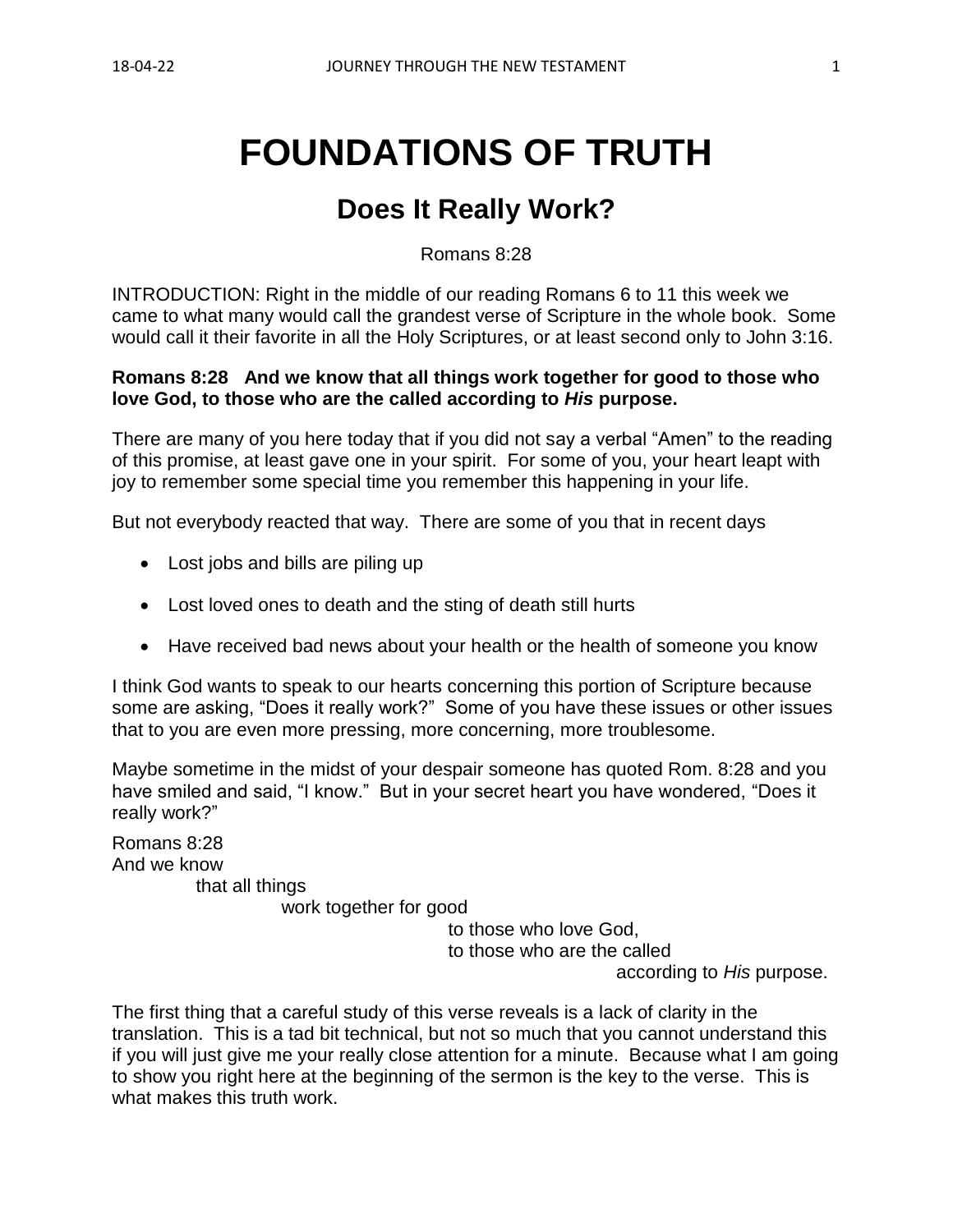In both the King James and New King James and many of the more recent versions it says "all things work together for good." "All things" is the subject and "work together" is the predicate.

Romans 8:28 And we know

that all things

work together for good

to those who love God,

to those who are the called

according to *His* purpose.

This is not so in the Greek for "all things" is actually one word and it is a plural noun, yet the verb translated "work together" is a singular verb. This is not a matter of poor grammar on Paul's part but rather a case where we are able to observe the intricate working of the inspiration of the Holy Spirit. A singular verb requires a singular subject. The subject is clearly understood by the context: God. Here is a more accurate translation.

Romans 8:28 And we know that **God works all things**

> together for good to those who love God, to those who are the called

according to *His* purpose.

God works all things together for good. This is quite different from just all things work together for good, because the latter might make us think that such is the natural order. Things just work out for the best. But things do not naturally work out for the best. Things only work out for the best when God works them out for the best.

To help us consider the depth and breadth of this promise, let me ask four questions.

# **I. FOR WHOM DOES THIS WORK?**

#### **A. For those who love God.**

The word love here is the Greek word agapao, meaning a **God-like, self-sacrificing kind of love**.

Who loves God with the same kind of love with which God loves us? Only the saved.

#### **1 John 4:19 We love Him because He first loved us.**

In 1 John, both our love and His love are again the Greek word for God-like love. We have a God-like love for the Lord because He loved us that way first!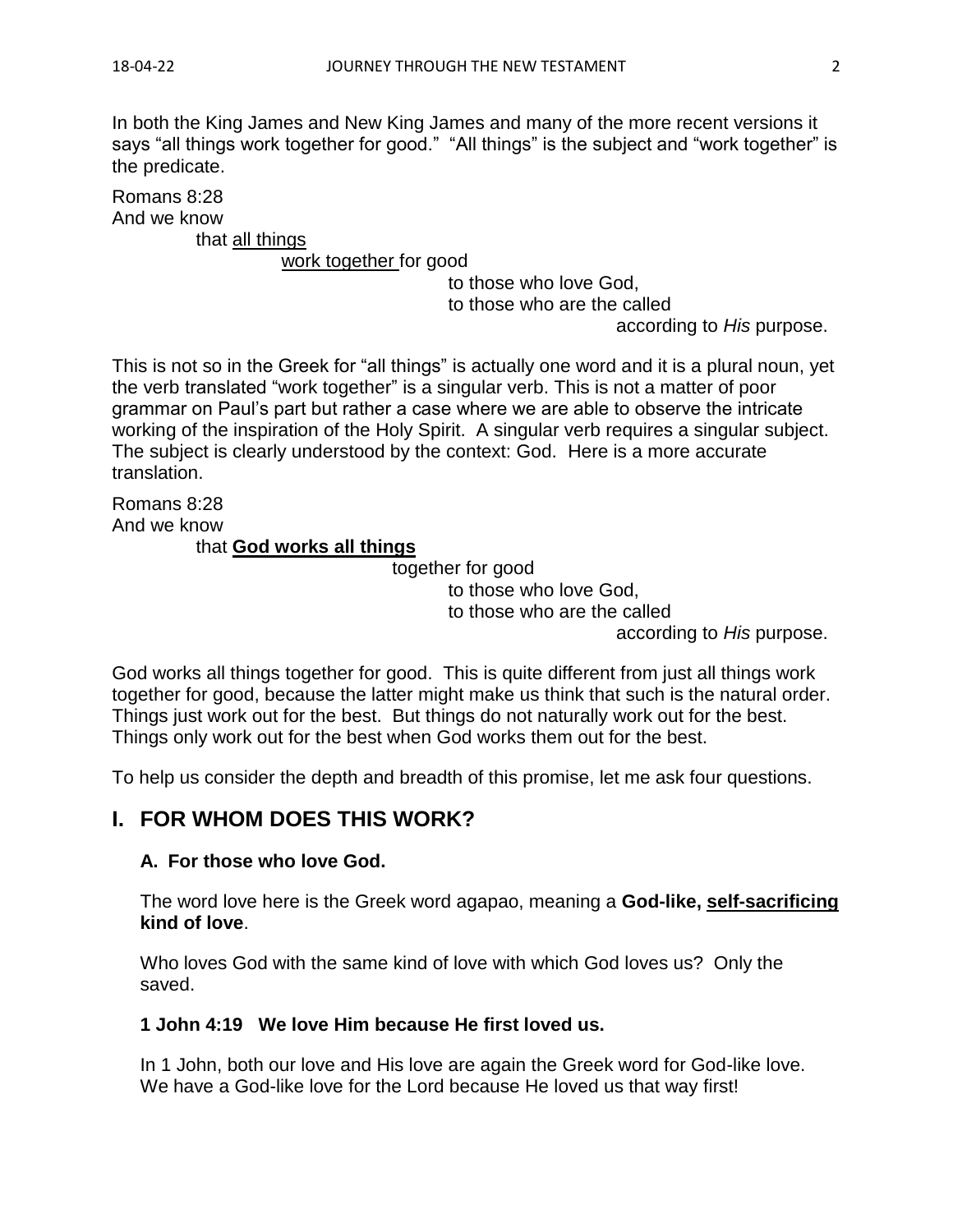So, for whom does this promise work? For those who love God, not just as a friendly acquaintance which is actually another Greek word for love, but those who love God back in the same kind of self-sacrificing way that He loves us. Those are people who have been saved!

Interestingly, Paul answers this question twice. For whom does this promise work?

#### **A. For those who love God.**

#### **B. For those who are the called according to His purpose.**

Who are the called according to God's purpose? They are the same ones, the saved. Each one who has been saved was called by God into this relationship as the Father drew them through the convicting of the Holy Spirit in their lives.

#### **This promise is for everyone who is saved, but only for the saved.**

All things do not work together for good for the unsaved.

- They end up in the lake of fire, and there is nothing good about that!
- Other things also do not necessarily work together for good for the lost either.

This is a promise for God's children through faith in Christ, who have received God's love and who love Him back. And while this promise works for all who have been saved, the more we love the Lord and walk faithfully in fellowship with Him, the more we see the visible working of this promise.

I am not saying that it works more for the faithful, just that we see more from God's perspective, so we observe the working of the promise more fully and more frequently.

The second question:

# **II. WHAT IS REALLY PROMISED?**

#### **A. What is not promised: That all things will be good.**

This is obvious to us. Not everything that happens in the life of the believer is good. As we have seen, even sin still occasionally surfaces in the life of the believer, and certainly sin is not good. But the promise is not that only good things happen. Unfortunately, sometimes when bad things happen in the life of the believer, the believer says, "What happened to Romans 8:28? Why did God not keep His promise?"

God always keeps His promises, but God did not promise that all things will be good.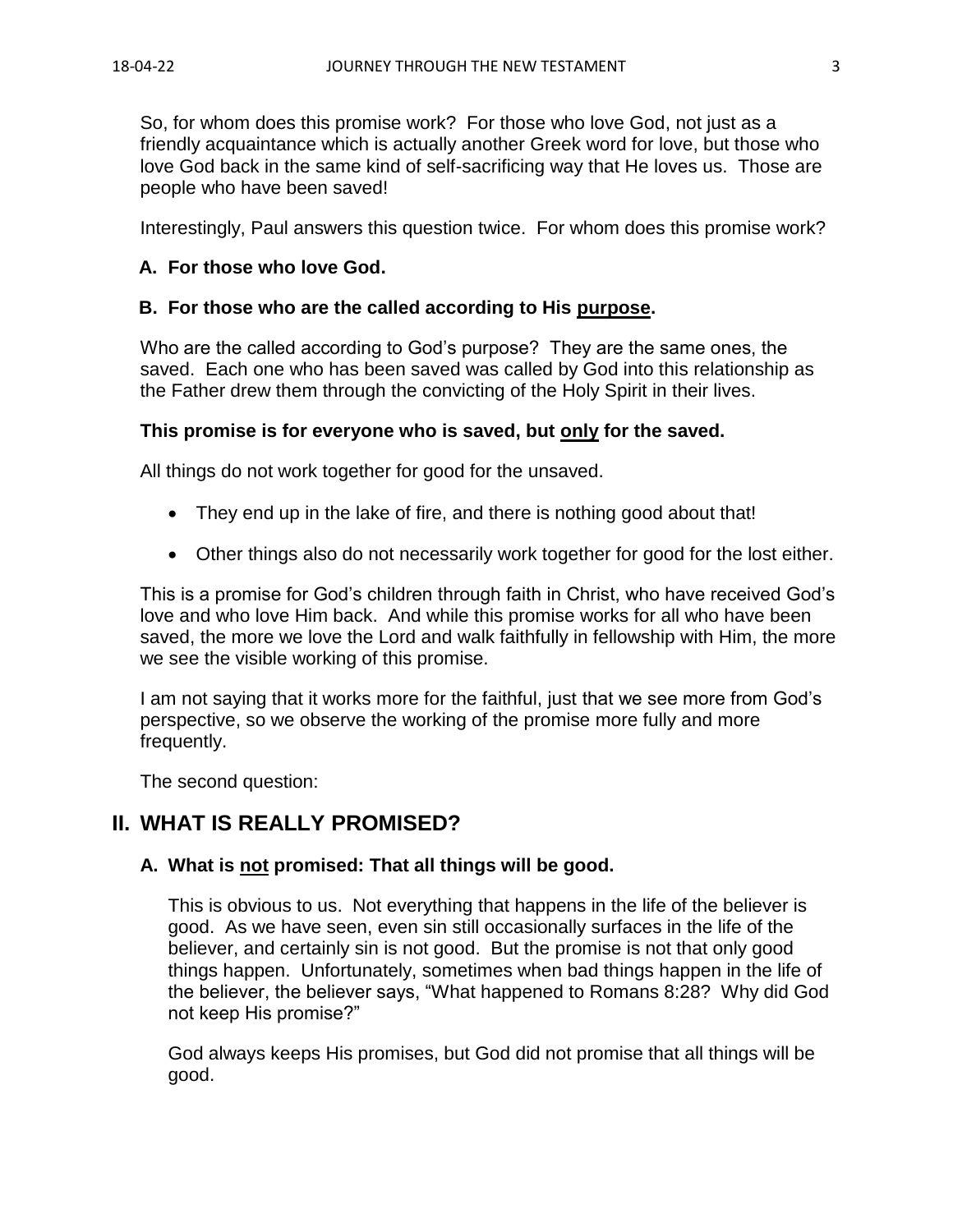#### **B. What is promised: God makes all things work together so that the end result is good.**

What better example of this can we have than the biblical story of Joseph? Certainly not everything that happened in his life was good. Much of what happened was not only caused by sin but was done with evil motives.

- His brothers were sinfully jealous.
- They planned his murder, but relented to sell him as a slave instead.
- They lied to their aged father.
- Potiphar's wife falsely accused Joseph and got him thrown in prison.
- His fellow prisoner, Pharaoh's butler, failed to keep his promise to Joseph for two whole years.
- A lot of bad happened to Joseph.

But listen to what Joseph says about it all after the fact.

#### **Genesis 50:20 But as for you, you meant evil against me; but God meant it for good, in order to bring it about as it is this day, to save many people alive.**

Joseph saw this promise fulfilled in his life.

- Many things had happened across the years, good and bad.
- But God had caused all of them to work together for the good of Joseph and of his family.
- Furthermore, God worked the good of His own redemptive plan, using the sojourn of Jacob's family in Goshen to transform them from a large family into a nation, the nation of Israel.
- Through that nation, God sent the Messiah, the fulfillment of the Abrahamic Covenant, to be a blessing to all the families of the earth by providing God's gift of salvation through Jesus.
- So God not only caused all things to work together for good for Joseph and his family but for you and me as well!

Twenty-one years ago, while I was president of the Louisiana Baptist Convention, elected to that position to lead our state convention to return to a position of affirming the inerrancy of Scripture in every dimension of our work, I had pain on the tops of my shoulders that sent me to my doctor, resulting very quickly in a quadruple heart bypass.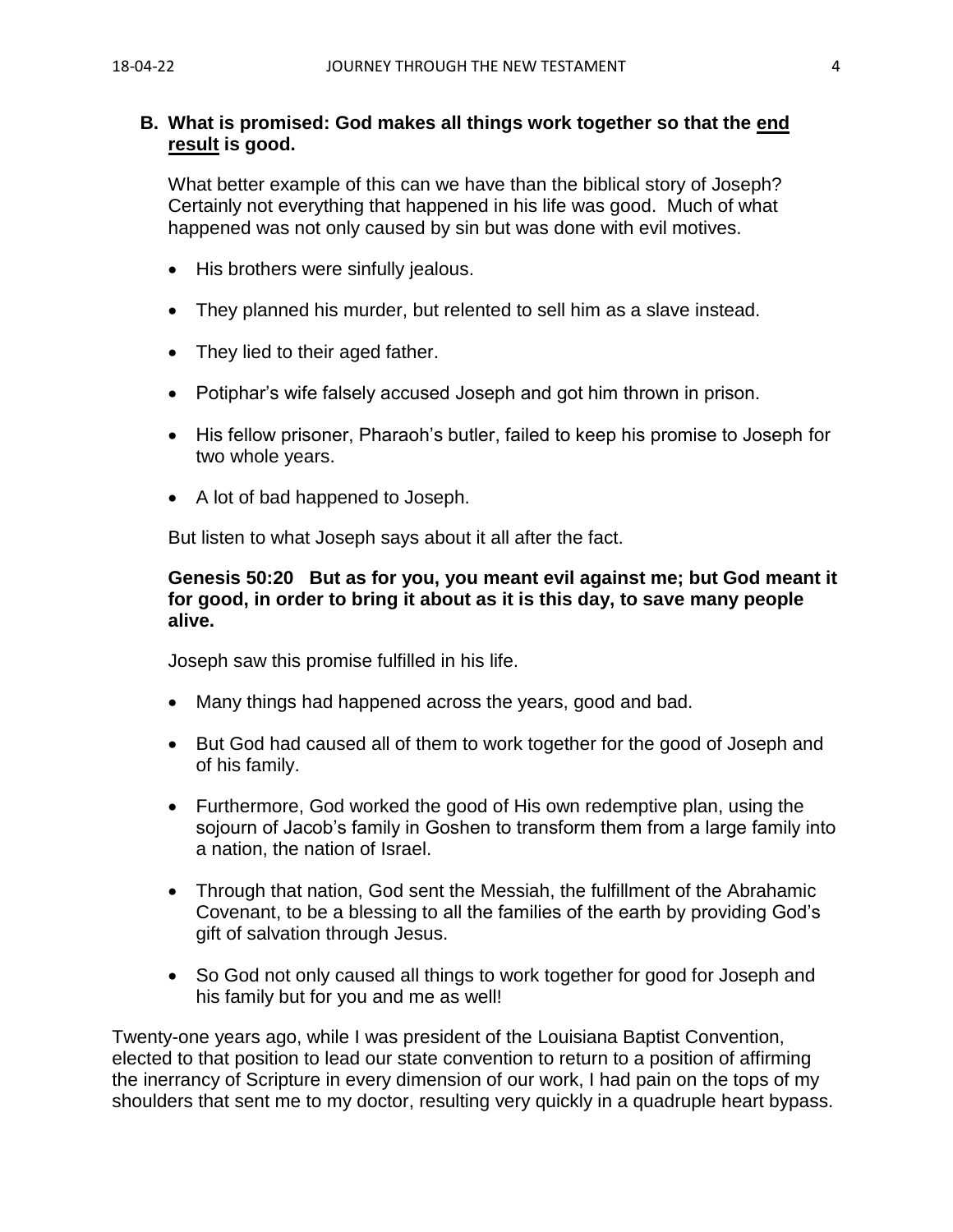Early on a Friday morning while I was waiting to go to surgery, my brother Jerry came in the room to wait with Karen and I and some deacon friends from our church. The nurse had just given me a pill that was making me a little loopy and I guess reduced some of my inhibitions.

Someone expressed they were praying I would come out strong and healthy. My brother, who was a Charismatic Pastor, said with a big smile on his face, "I am praying you will come out of the surgery speaking in tongues."

I don´t know if it was the medicine or the Spirit that prompted it, but immediately, I began singing the doxology in Hebrew at the top of my voice.

Then I said, "That´s a tongue!"

God took good care of me and I was out of ICU by Sunday. On Monday I was supposed to be traveling to an important Executive Board meeting in a city 4 hours away. Obviously I could not go, but early that morning I called a staff member to bring me my laptop. I got up to a chair and pecked out a short letter to the board, most of whom were in opposition to the reforms I was trying to accomplish.

Call it the sympathy effect or whatever you want to, but God began to change some hearts that day. God took an event in my life and my family´s life that none of us would have called good, but God worked it for good: for me, for my family, for our convention, and ultimately for the Kingdom.

# **III. WHICH THINGS DOES GOD WORK TOGETHER FOR GOOD?**

#### **A. All things!**

#### **B. Even sin in our lives.**

This is not to suggest in any way that sin is good, acceptable, or excusable. Nor is it to say that in the life of the Christian it does not bring the chastening hand of God in loving discipline. It is to be honest with the text that nothing is excluded from God's providential sovereignty.

Sodium and chlorine are both poisons. But when God works them together with His wondrous laws of chemistry, they become table salt.

For the believer, nothing can poison the pot. Whatever is thrown in, God will ultimately work the end result to be good!

#### **C. Even sin in the lives of others that affect us.**

We have already observed the example of Joseph, but the greatest example of all is the cross. The sin of unbelieving Jews, ungodly religious leaders, officials playing politics put Jesus on the cross.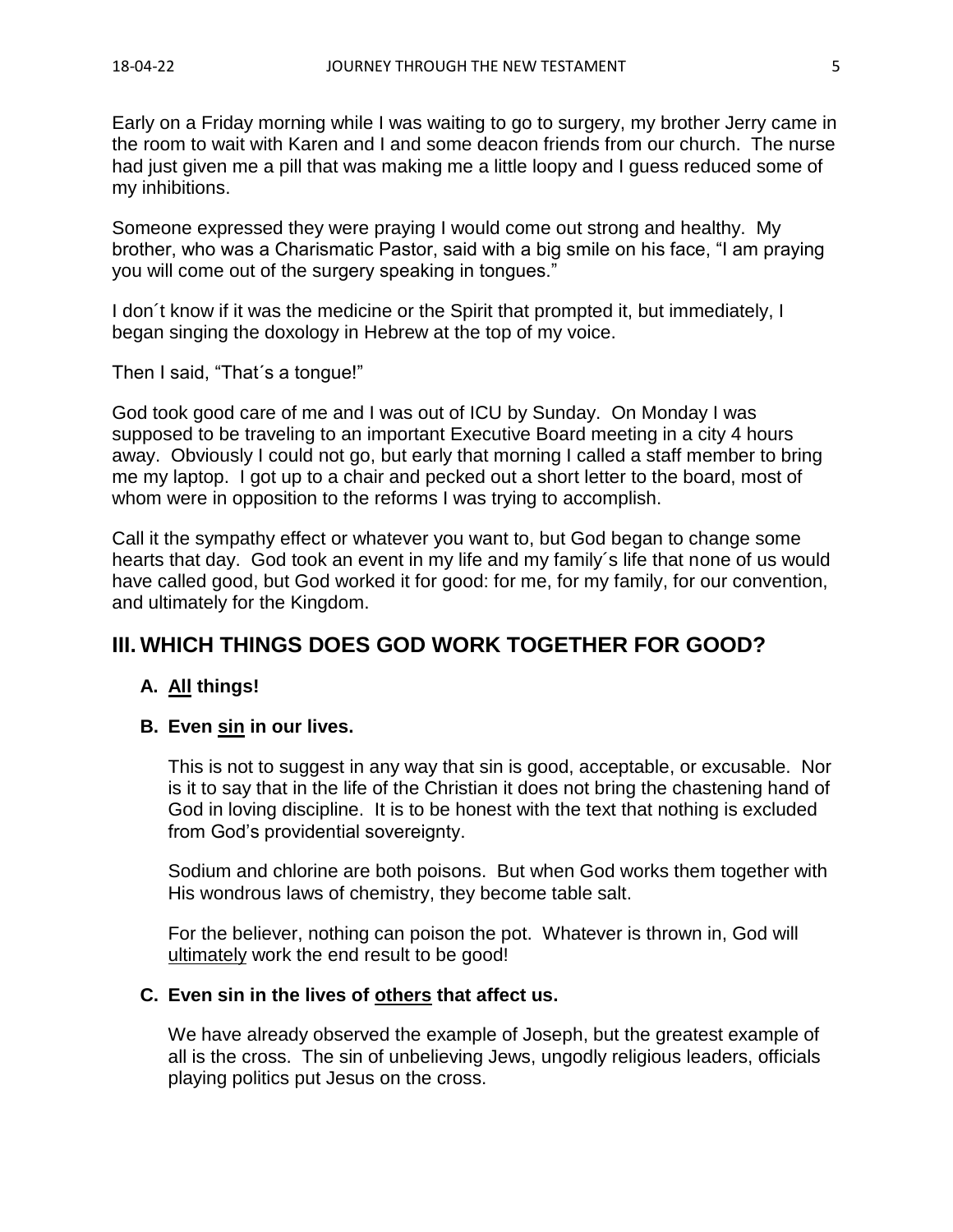But not just their sin, our sin, put Jesus on the cross. But on the cross, God worked the greatest good of all. Without the cross, there would be no salvation, no eternal life.

But God can and does take the very worst things that can happen and by His great power and with His great love works them together for good for those who love God and who are the called according to His purpose.

#### **D. Even things we do not know have happened or are happening.**

God is keeping this promise in the lives of all of His children continuously in a way that only God is able to do. Ages ago, pagan Jebusites dug a shaft from the top of Mt. Zion to tunnels of the Gihon Spring down below. They even planned this as part of their defense against those YHWH worshippers moving into their land. But it all worked for good because before David went to attack Jerusalem, he found out and had his men enter the spring and climb the shaft to invade and take the city. God works good even when we are unaware of His working.

### **IV.WHY DOES THIS WORK?**

#### **A. Because God knows all things.**

Past, present, future. God knows it all.

**Isaiah 46:9–10 9 Remember the former things of old, For I am God, and there is no other; I am God, and there is none like Me, 10 Declaring the end from the beginning, And from ancient times things that are not yet done, Saying, 'My counsel shall stand, And I will do all My pleasure,'** 

God knows all things.

#### **B. Because God is in ultimate control.**

This does not mean that God predetermines where every leaf will fall. He knows where every leaf will fall, and if the place it will land influences one of the things God has already determined will happen, He will cause it to land where He pleases.

God in His sovereignty has made man in His own image. God chooses, so He has made man to have free will to choose as well.

Man's choices cannot thwart the will of God, but God has allowed man to choose certain things that determine man's own relationship to his Creator. We shall see the working of this more fully in the passages to come. But ultimately, God is in control. That is why **We know that God works all things together for good to those who love God, to those who are the called according to His purpose.**